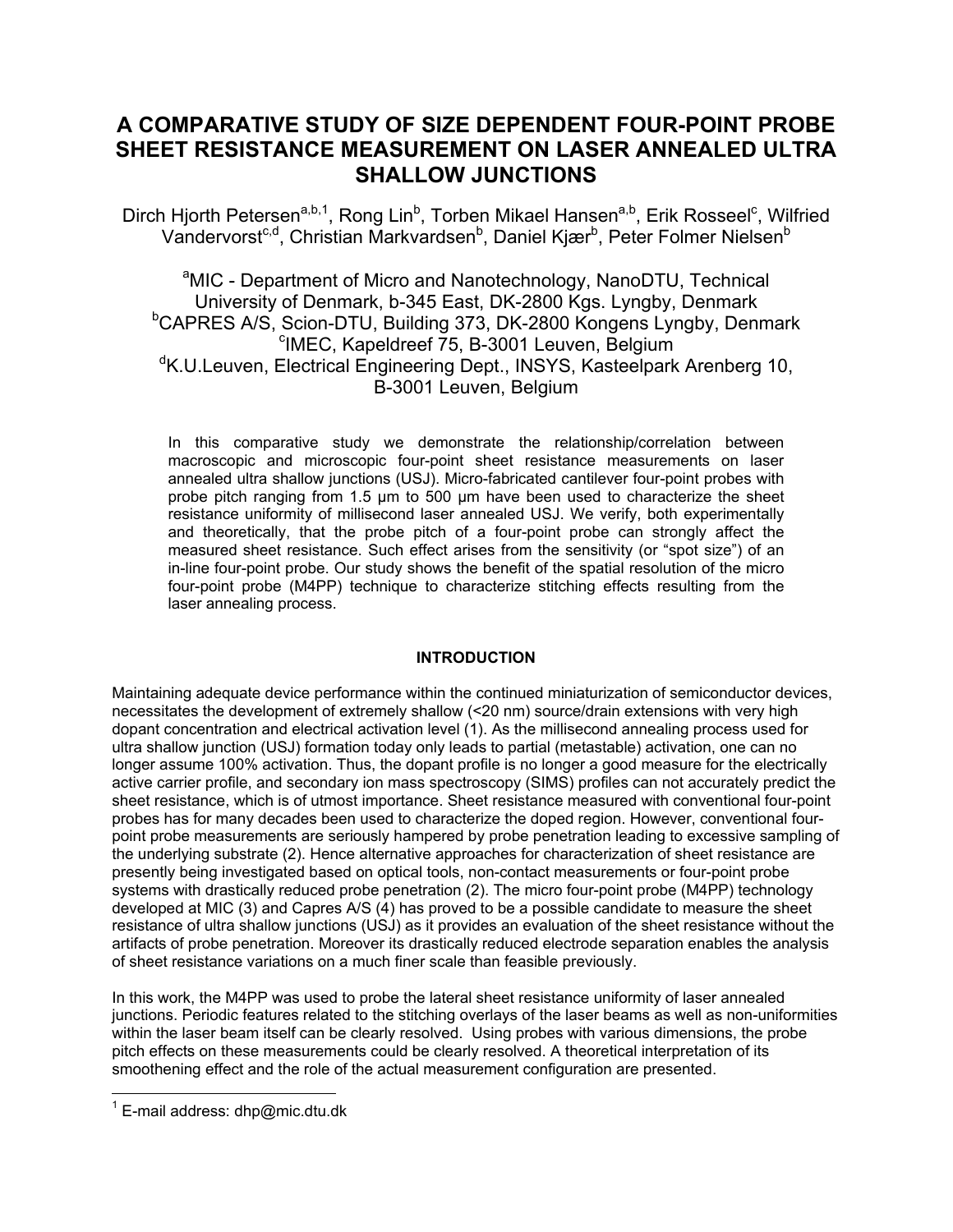# **EXPERIMENTAL**

In this study an ultra shallow junction was formed by low energy  $^{11}$ B implantation (0.5 keV, 1e15 cm<sup>-2</sup>) into a lowly doped 300 mm n-type Si wafer and subsequently laser anneal. The laser anneal aimed at a nominal anneal temperature of 1300°C, resulting in a junction depth of 20 nm  $\omega$  1e18 cm<sup>-3</sup>. The laser beam was scanned in straight lines across the sample surface with a step size of 3.65 mm whereas its spot size is significantly larger  $($   $\sim$  11 mm) such that the scanned lines overlap and each region gets irradiated several times.

To avoid a contribution from probe penetration, conventional four-point probes were not used for comparison in this work and all results were obtained with M4PP (Capres) and similar cantilever probes. These four-point probe MEMS devices consist of micro-machined cantilever electrodes extending from the edge of a silicon support. The cantilevers consists of silicon oxide or silicon coated with a metal thin film and provide extremely low contact forces ( $\sim 10^{-5}$  N) (3). Probes were fabricated with a probe pitch ranging from 1.5 µm to 500 µm (cf. figure 1) and their specifications are summarized in table I.



*Figure 1: SEM micrographs of (a) a multi-cantilever probe with minimum electrode pitch of 1.5 µm and (b) a 500 µm pitch four-point probe with L-shaped static contact cantilevers.* 

| Probe pitch<br>[µm] | Cantilever<br>material | Electrode<br>material | Probe<br>geometry | Spring<br>constant [N/m] |
|---------------------|------------------------|-----------------------|-------------------|--------------------------|
| 1.5                 | SiO <sub>2</sub>       | Ti/Ni                 | Straight beam     | ~20                      |
| $7 - 20$            | Polysilicon            | Ti/Ni or Ti/Au        | Straight beam     | ~50                      |
| $50 - 500$          | Polysilicon            | Ti/Ni or Ti/Au        | L-shaped          | $~1 - 10$                |

### *Table I: Specifications of four-point probes used in this work.*

For the large pitch four-point probes (≥50 µm), the alignment between probe and sample is critical as all four cantilevers should contact the surface at the same time. Any misalignment will necessitate the use of excessive contact force which could possibly result in surface scratching and extreme probe wear. For this reason static contact cantilevers were designed with an L-shaped high aspect ratio geometry to eliminate/minimize surface movements (5). Also, the spring constant of the L-shaped cantilevers was reduced by up to an order of magnitude, such that a deeper engage was possible without probe penetration.

The choice of Ni or Au as electrode material does not impact the measurement precision but can affect probe lifetime/wear and of course acceptability in a CMOS-production in-line environment. All the scans presented in this work have been measured in a random mode (meaning that the sheet resistance data are measured in random order) to rule out the periodic variations in the measurement condition and no deterioration of the sheet resistance precision over the probe life span has been observed. The four-point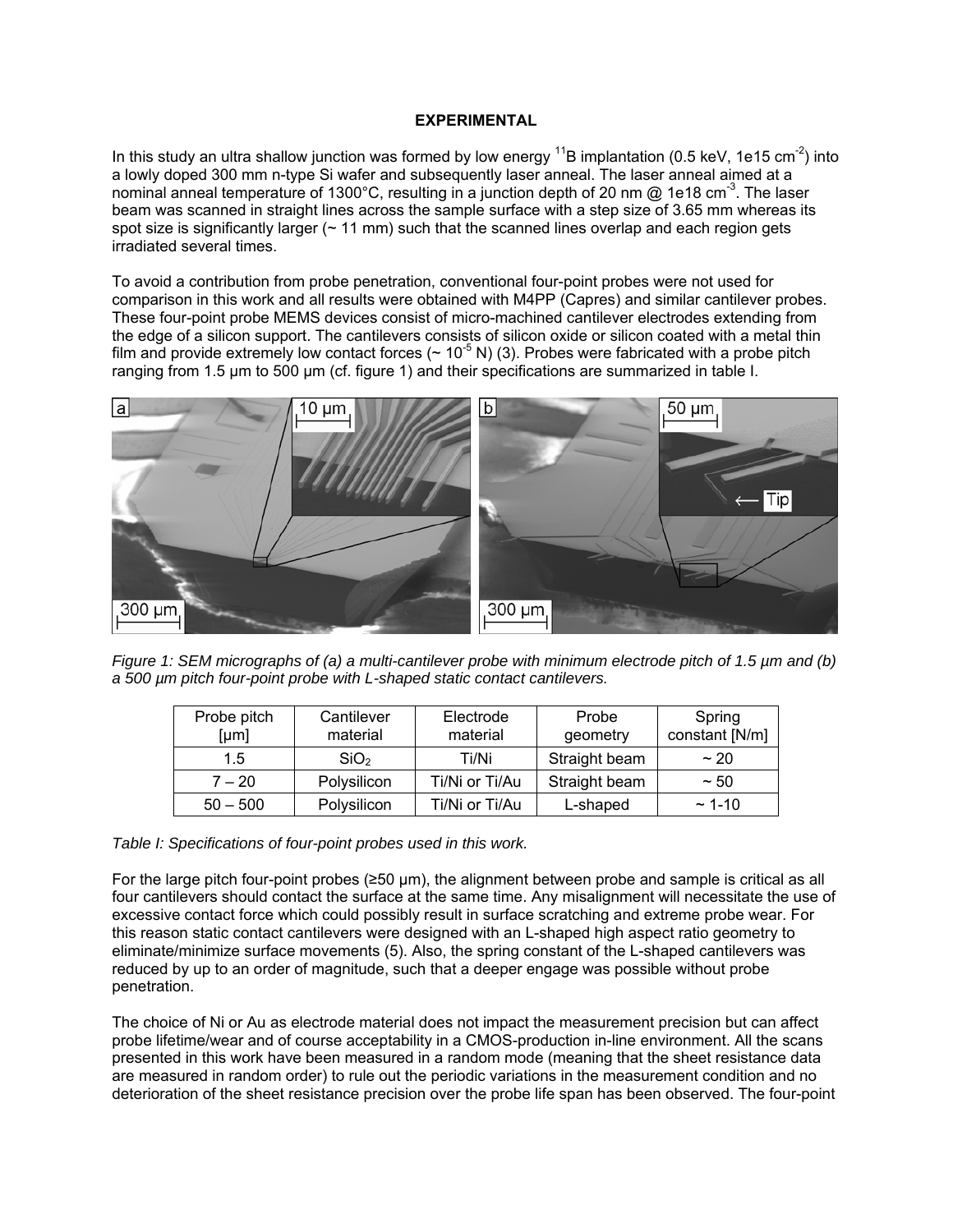measurements were performed with the four electrodes being placed on a line orthogonal to the laser annealing scan direction and in a dual configuration mode based on the A and C configuration (cf. figure 7 and equation 2).

## **UNIFORMITY OF LASER ANNEALING**

To study the (local) inhomogeneities following laser annealing, a 30 mm line scan was measured with a 10 µm pitch M4PP and a step size of 25 µm in a direction perpendicular to the laser scan direction. The result is shown in figure 2 and indicates a significant periodic sheet resistance variation.



*Figure 2: 30 mm sheet resistance line scan perpendicular to the laser scan direction using a 10 µm pitch four-point probe and a step size of 25 µm. The vertical lines define the area which was consecutively probed with different probe pitches (cf. figure 3). A continuous function of the sheet resistance was approximated (thin line) for finite element method (FEM) simulations, cf. figure 9.* 

In order to study the periodic variations in more detail and the impact of the probe pitch on these results, a 5 mm line scan was measured repeatedly with 11 different probe pitches. All these measurements were performed in the same region as indicated by the vertical lines in figure 2.



*Figure 3: Raw data of a 5 mm line scan with 25 µm step size repeated at the same location with various pitched four-point probes to compare macro and micro sheet resistance. Only selected probe pitch results are shown for easy comparison.* 

In figure 3 we selectively plot 6 characteristic 5 mm long line scans obtained using different probe pitches. The measurement results demonstrate the probe pitch effect on the measured sheet resistances. The largest probe pitch (500 µm) significantly smoothens out the resistance values and "characterizes" the sheet resistance as being more homogeneous than the smaller pitch probes  $(\leq 20 \text{ µm})$ .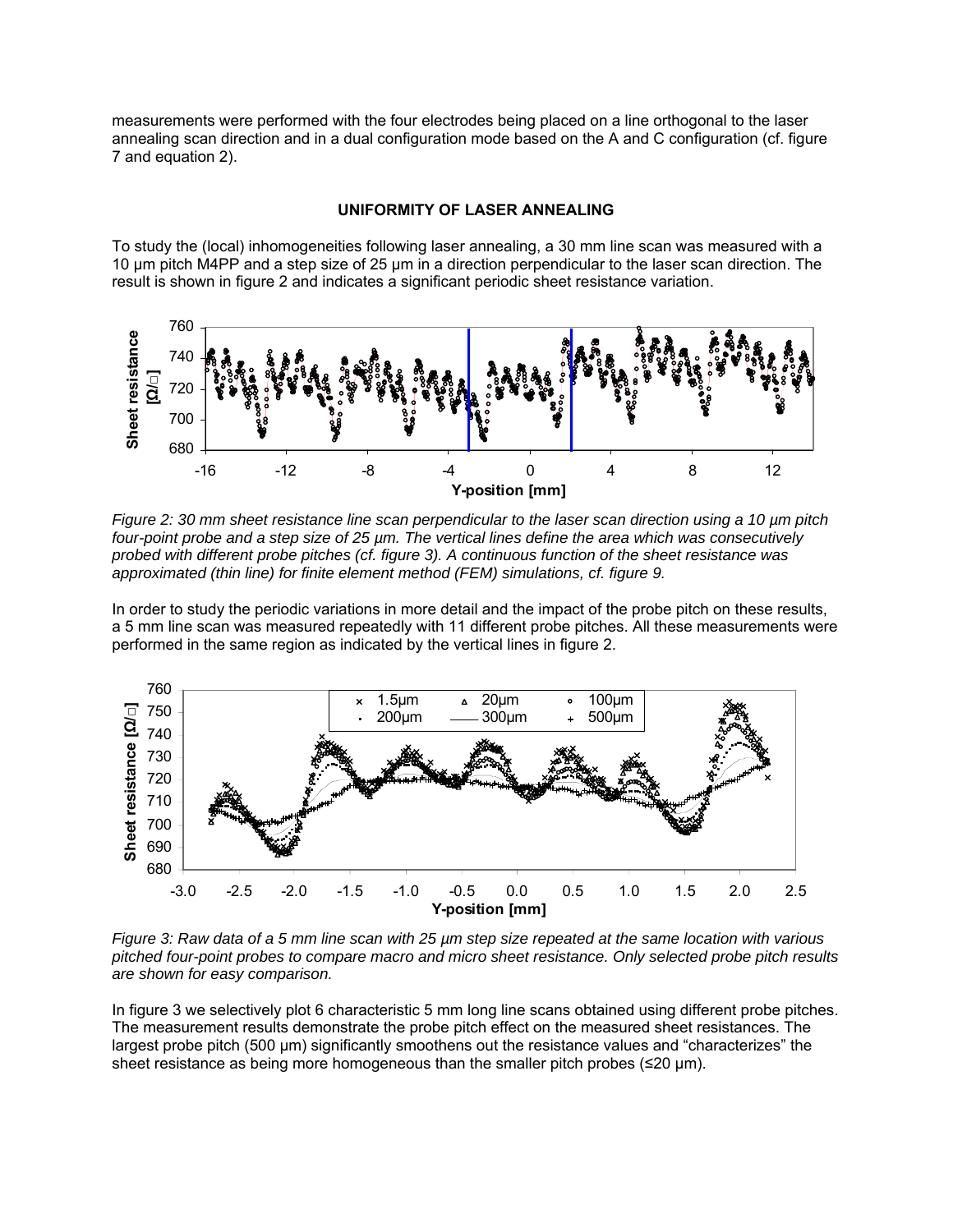To quantify the smoothening effect of the large pitched probes the relative standard deviation and peakto-peak variation of the sheet resistance are calculated and plotted as a function of probe pitch in figure 4. In these plots we restrict the calculations to the oscillations within one period (i.e. 3.65 mm and 750 um for the two main periods observed in figure 2 – the corresponding line segments are illustrated in figure 5). It is clear that the sheet resistance standard deviation and peak-to-peak variation obtained with the large pitched four-point probes are much less than that obtained using M4PP with 1.5-20 µm pitch for both periods. A small increase in sheet resistance variation is seen with the 500 µm pitch probe relative to the 300-450 µm pitch probes for the 750 µm period (cf. figure 4 right). However, this is likely an artifact caused by other variations such as the 3.65 mm period, i.e. the 500 µm pitch probe is larger than the line scan itself.



*Figure 4: Comparison of the relative standard deviation and relative peak-to-peak variation of the sheet resistance measured with different probe pitches for (left) Y = [-1.825 ; 1.825] mm (cf. figure 5 left) and (right) Y = [0.10 ; 0.85] mm (cf. figure 5 right).* 

Figure 5 illustrates the two line segments used for the calculations of the sheet resistance variation. The vertical arrows (on figure 5 right) points to unexpected coincident sheet resistance peaks or drops obtained with probe pitch ≤20 µm. The horizontal arrow on the same figure points to a resistance peak obtained with the 1.5 µm pitch probe. This peak is not resolved by the 10 µm and the 20 µm pitch probe, and it remains to be proved if these variations are true or accidental measurement errors.



*Figure 5: Selected probe pitch and line segment of the 5 mm line scan in figure 3. A line segment was chosen to represent the two main periodic variations of 3.65 mm (left) and ~750 µm (right).* 

In order to probe non-homogeneities in the laser scan direction, a full 2D-map was made using a 10 µm pitch M4PP and a scan step size of 50 µm and 250 µm in the X- and Y-direction respectively. The result shown in figure 6 indicates not only the periodic pattern in the Y-direction, but also an apparent sheet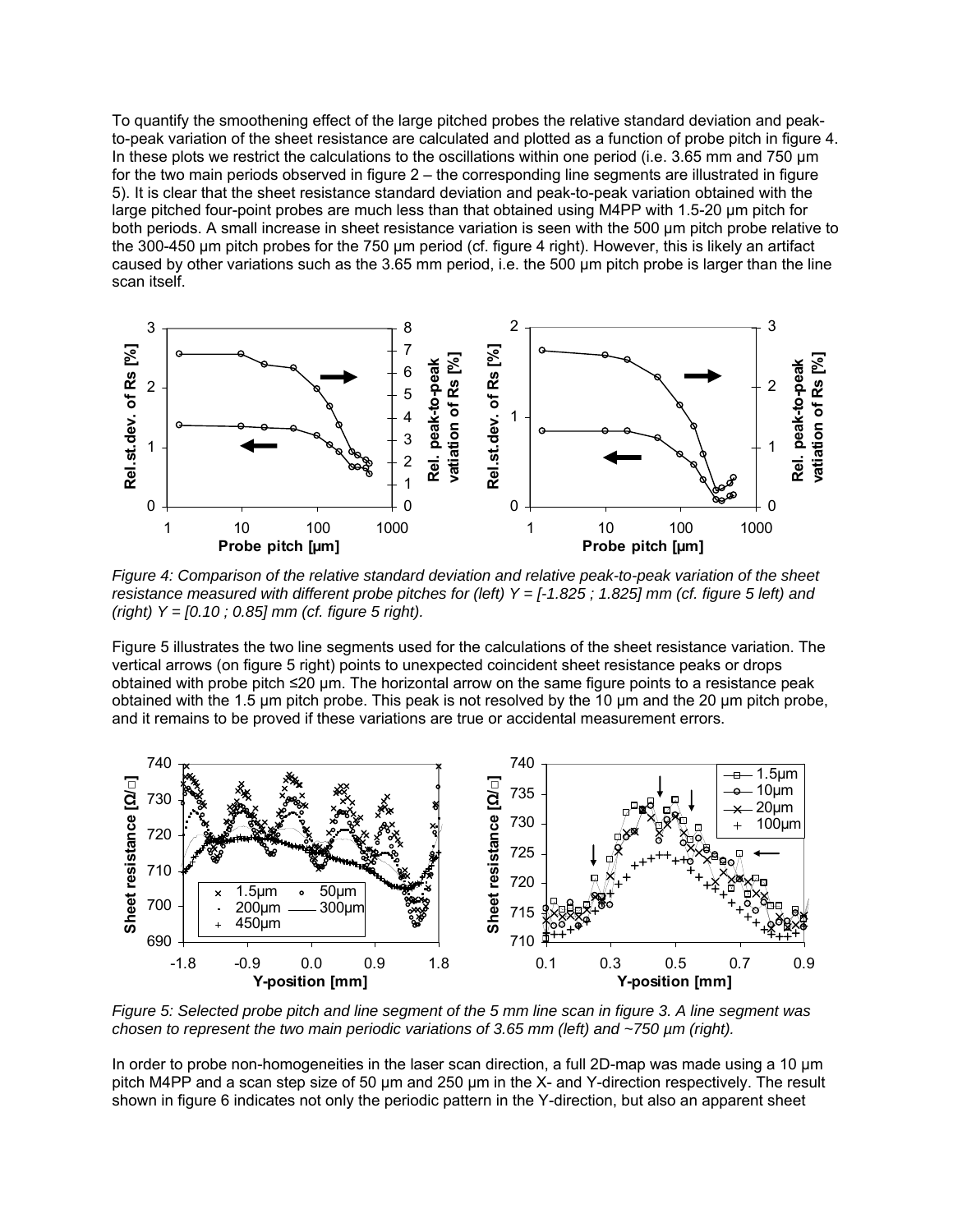resistance variation in the X-direction with a period of roughly 500 µm. The peak-to-peak variation in the X-direction is roughly 30  $\Omega/\Box$  (or 4%). The cause of these variations could be time dependent fluctuations in temperature, laser movement, laser power, etc. and is the subject of further investigation.



*Figure 6: 45×101 point area scan measured with a 10 µm pitch M4PP. The scan step size is 50 µm and 250 µm in the X- and Y-direction respectively. Raw data are represented by dots.* 

# **DISCUSSION**

Prior to discussing the origin of the probe pitch effect, it is important to address the issue of the probe configuration itself. Basically there exist three independent probe configurations (figure 7) for an in-line four-point probe which can be used to extract the sheet resistance of a conductive infinite sheet.



*Figure 7: Illustration of three independent four-point configurations. The voltage difference between contact points V+ and V- is measured as a current is passed between contact points I+ and I-.* 

Generally the sheet resistance is calculated from (6)

$$
R_s = \frac{V}{I}C
$$

where *I* is the applied current, *V* is the measured voltage and *C* is a geometrical correction factor that depends on the sample shape and the exact relative contact positions. In the dual configuration mode,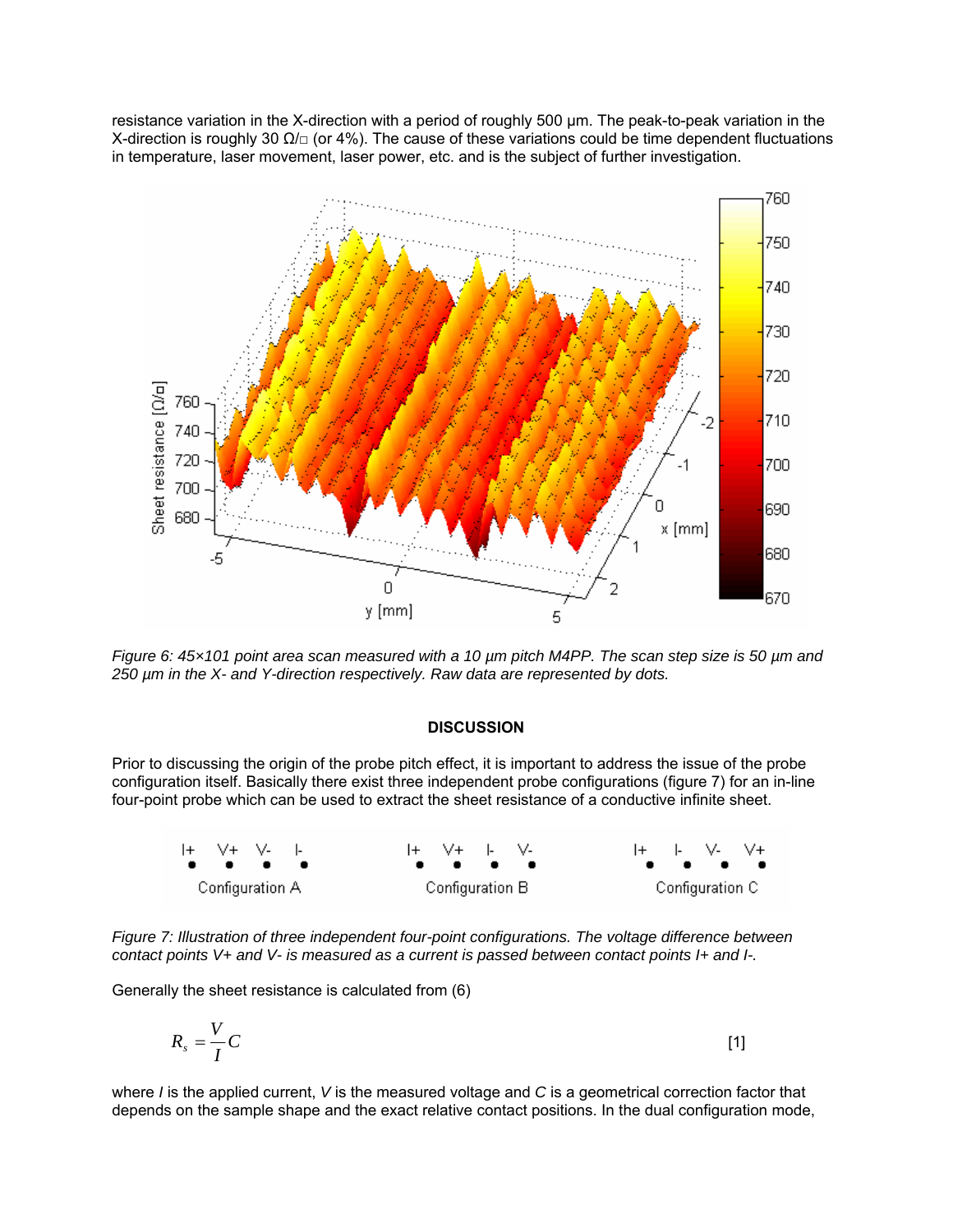the resistance is measured in two of the independent probe configurations, e.g. A and C, and the sheet resistance is calculated based on these two measurements. If the contact points are located along a straight line, positional error along the line is eliminated (7, 8) and off-line positional errors influence the measurement only as a second order effect (8). For the dual configuration mode based on the A and C configuration, the sheet resistance, *RS*, is found by solving

$$
\exp\left(\frac{-2\pi R_A}{R_S}\right) + \exp\left(\frac{-2\pi R_C}{R_S}\right) = 1
$$
 [2]

where  $R_A$  and  $R_C$  are the four-point voltage-to-current ratios measured with the A and C configuration respectively. If the infinite sheet has an otherwise homogeneous sheet resistance, the sensitivity to local resistance variations,  $R_{s,t}$ , may be calculated using the adjoint system method (9) adapted to the dual configuration mode (8). The normalized four-point probe sensitivity is defined as

$$
S = \frac{\partial^2 R_s}{\partial R_{s,L} \partial A} p^2
$$
 [3]

where *A* is the area and *p* is the probe pitch. To get the change in measured sheet resistance the sensitivity must be integrated over the affected area, e.g. when measuring with a probe pitch of 500 µm if an area of 50×50  $\mu$ m<sup>2</sup> with a constant sensitivity of 1 changes by 100  $\Omega/\Box$  then the measured sheet resistance will change by only 1  $\Omega/\square$ . It follows that a smaller probe pitch must be used in order to correctly characterize such an area.



*Figure 8: Contour plots of the sensitivity to resistance variations for an in-line four-point probe in the A, C and dual configuration mode. The four contacts are positioned at (x,y) = (0,0), (1,0), (2,0) and (3,0). The sensitivity goes to ±infinity at the contact points for the A and C configuration, however the color scale has been cut off (at S = ± 1.2) to see the surrounding contour. The color scale has not been cut of for the dual configuration contour plot.* 

In figure 8 the sensitivity, *S*, as defined by equation 3 is plotted for an equidistant probe pitch. Shown are sensitivities for A, C and dual configuration mode. Configuration B shows a similar sensitivity characteristic as configuration A. For the correct interpretation of the following results, it is important to notice that an in-line four-point probe measuring in the A and C configurations have an opposite sign sensitivity to sheet resistance variations (especially obvious in proximity of the two inner electrodes in figure 8). This means, that if a thin film with otherwise homogeneous sheet resistance has an increased resistance at some point, the sheet resistance measured with a four-point probe centered at this point will be higher for the A configuration and lower for the C configuration.

In order to verify the experimental results of the probe pitch size effect, theoretical simulations using a finite element method (FEM) were performed. In these simulations we used a two dimensional sheet with a spatial variation in sheet resistance based on the 30 mm line scan of figure 2 (the sheet resistance is defined by an approximated continues (wave-) function of Y and with no variation in the X-direction). The FEM simulations were performed with Comsol 3.3 using a 2D model (Conductive Media DC). It was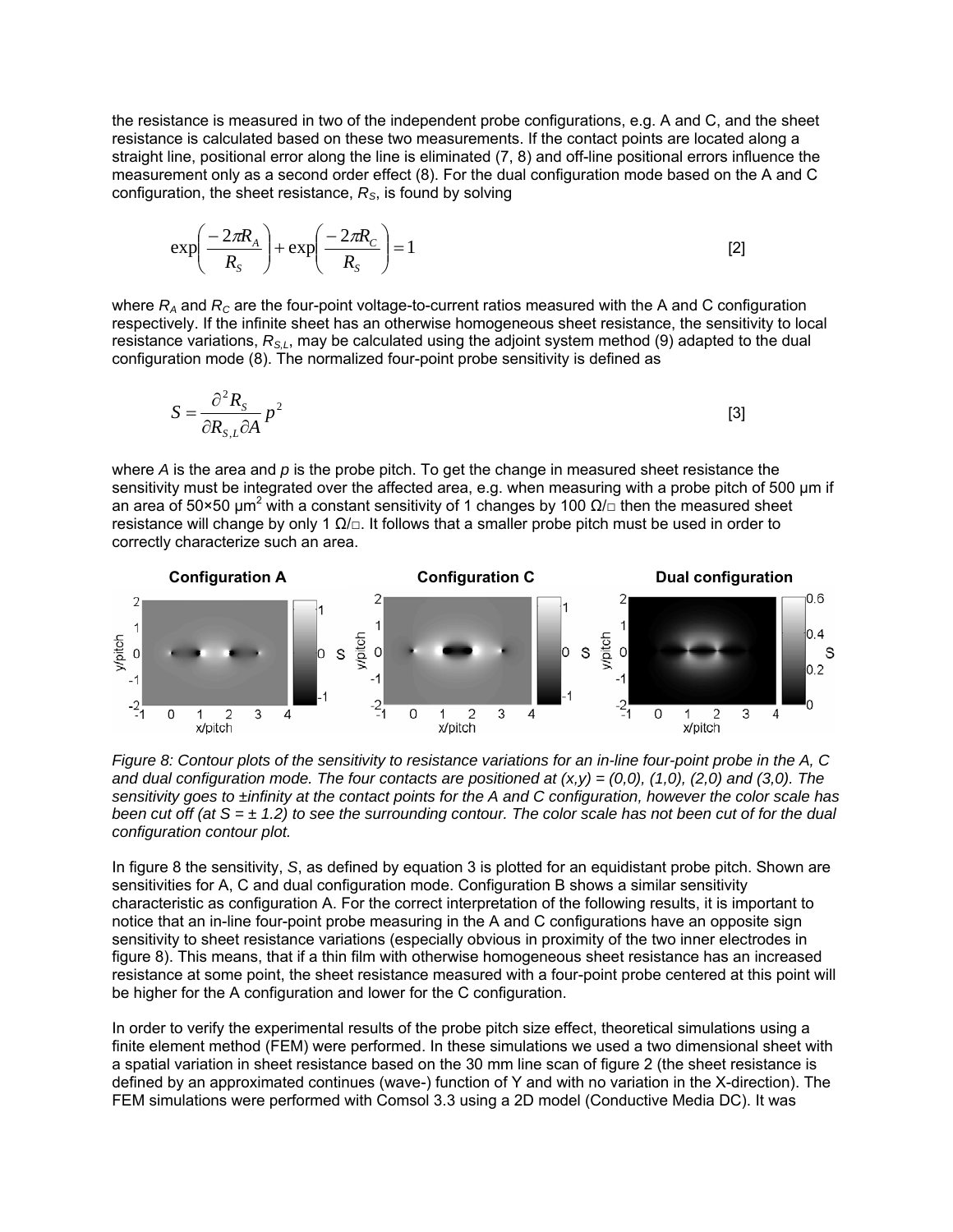

verified that the simulations were insensitive to further mesh refinements and did not suffer from edge effects.

*Figure 9: Comparison of configurations A, C and dual for a 500 µm pitch four-point probe on a nonhomogeneous USJ. The thin line represents the surface sheet resistance as defined for the FEM simulations (which corresponds to the sheet resistance measured with a 10 µm pitch M4PP). The thick line is the FEM simulated result and the cross represents the experimentally measured result (raw data).* 

The results are compared in figure 9 to the assumed sheet resistance variation and the experiment data for the corresponding pitch. Whereas the pattern can be clearly reproduced the absolute differ slightly, probably due to the approximations used to describe the sample. It is also interesting to see that the impact of the measurement mode can be clearly reproduced. For instance it appears that the Aconfiguration gives the most "correct" sheet resistance variation whereas the C-configuration gives a completely out-of-phase sheet resistance pattern, turning peaks to valleys. The apparent good result of the A-configuration mode is due to an interference-like behavior of the positive and negative sensitivity for single configuration measurements. If the sheet resistance was not periodic but rather spike like (only  $\frac{1}{2}$ ) period on an otherwise homogeneous sample), the A configuration would not give a trustworthy representation of the sheet resistance (10). For the same reason the dual-configuration 500 µm pitch probe smoothens the sheet resistance because it only has positive sensitivity. In either case, the conclusion is clear that the 500 µm pitch probe leads to unreliable results and can not be used to assess these small scale variations within the sample.

### **CONCLUSIONS**

Accurate sheet resistance characterization of ultra shallow implants is crucial for further development of CMOS transistors. From this study it is evident that due to their smaller sampling volume, micro four-point probes can resolve sheet resistance variations more precisely than conventional sized four-point probes. This is illustrated in detail by analyzing the (local) non-uniformities of laser annealed junctions. Periodic patterns related to the laser scan overlay pattern and laser beam non-uniformities are observed. These can be characterized in much more detail when using a fine probe pitch whereas the regular 500 µm pitch leads to an excessive smoothening thereby obscuring the finer details of the laser anneal process.

A theoretical analysis of the four-point measurements has been performed assessing the sensitivity of the various configuration modes to small local sheet resistance variations. Whereas in a dual configuration mode the sensitivity is purely positive, a single configuration four-point measurement may exhibit both positive and negative sensitivity to resistance variations leading to an unexpected correlation to local inhomogeneities. Based on this formalism also the effect of probe pitch on the measurements has been